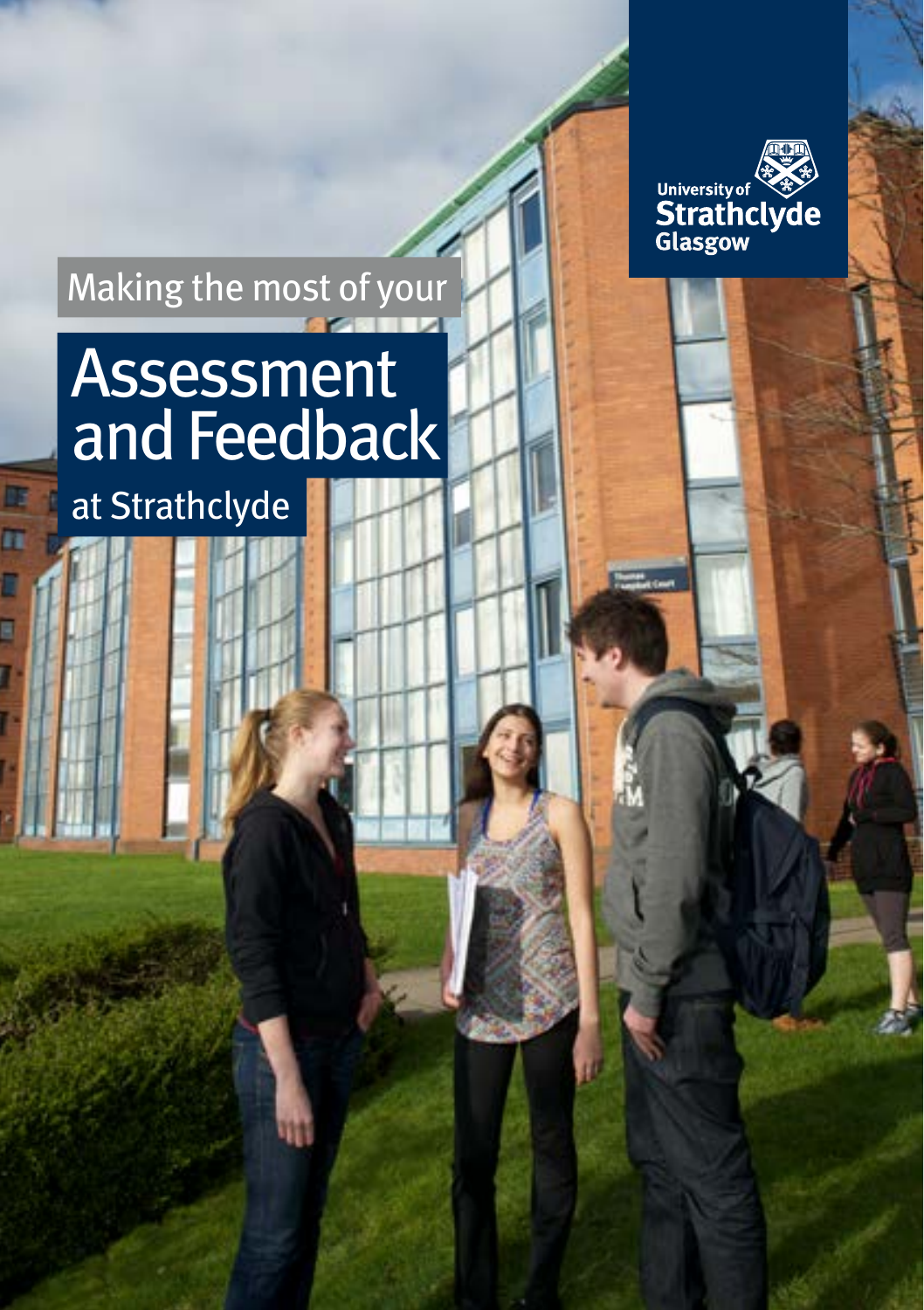

# Assessment is an integral part of your experience at university

Throughout your time at University, it is important that you use the assessment and feedback process effectively to enhance your learning.

At Strathclyde, we acknowledge that assessments, and related feedback, enable you to develop relevant knowledge, understanding, and skills, rather than simply providing a measure of your learning. Assessment can also help you develop distinctive Strathclyde attributes that are valued outside the university; that is graduates who are enquiring, engaged, enterprising, and ethically and globally aware.

This booklet outlines what you can expect from assessment and feedback processes at Strathclyde,and what Strathclyde expects from you as an active and independent learner.

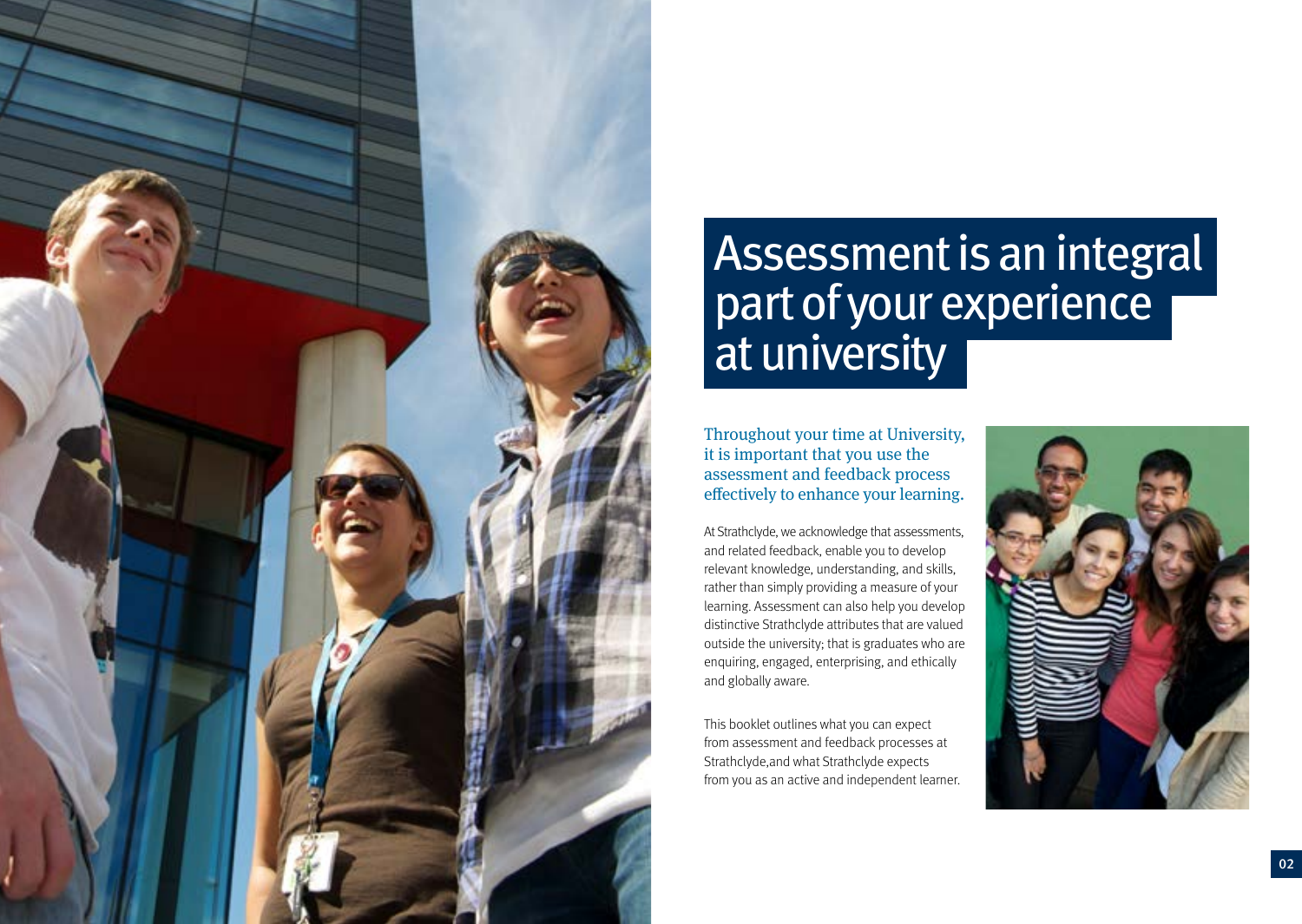### What is Assessment?

Assessment describes any activity that gives you the opportunity to develop and review your knowledge, understanding or skills. It should assist in shaping and developing your abilities, rather than simply measure what you have learned. Over the course of your degree you should experience a range of different assessment methods. Sometimes an assessment will contribute to your class grade; however in other instances it will be simply an opportunity to help you develop your understanding or those skills that are valued outside the university.

#### **Assessments can include:**

- Exams or class tests
- Written assignments (e.g. essays or reports)
- Presentations or posters
- Quizzes
- Group working activities
- Reflective diaries
- Blogs
- Wikis
- Tutorials
- Practicals or labs
- Project work
- Dissertation

#### **You can expect your assessments to:**

■ Provide opportunities to develop and demonstrate your knowledge, understanding and skills

- Be outlined at the beginning of the semester, including providing details about the:
	- $\Box$  Purpose how the assessment aligns with the intended learning outcomes of the class
- $\Box$  Weighting how much the assessment
- contributes towards your final mark, if at all
- $\Box$  Timing the date of the assessment deadline
- $\Box$  Marking criteria the criteria that will be used to assess your work
- $\Box$  Feedback method the date that you can expect to receive feedback and the expected format
- Be accessible to all students
- Vary in format across your degree (i.e. exams, presentations, etc.)
- Become more challenging as you progress through your degree
- Be anonymously marked (where appropriate)
- Be fair, consistent and fit for purpose

#### **You are expected to:**

- Find out what is required for your assessments
- Devote appropriate time and effort to the assessment
- Ensure your academic work is **authentic** and honestly produced. For example, through the appropriate use of the plagiarism software, Turnitin, and by using the reference system appropriate to your discipline
- Read and understand the assessment criteria that is used to grade and give feedback on your work
- Seek advice if you require clarification on the assessment criteria or any other part of the assessment
- Inform staff if you are unable to meet a deadline due to personal circumstances

## What is Feedback?

Feedback describes any information about your performance on an assessment or other learning activity. Feedback can come from staff, you, your peers, and from others. Useful feedback should be constructive and allow you to identify the strengths of the work and highlight areas that need improvement. However, useful feedback is only useful if you read, reflect and act on it.

#### **Feedback can include:**

- Grades
- Written or verbal comments
- Verbal feedback in lectures, tutorials and meetings
- Generic comments delivered to a group or class as a whole
- **D** Peer comments and discussion
- Individual reflection
- The use of personal response systems in lectures
- Responses to questions and posts on online discussion fora
- Responses to emails
- Informal discussions





#### **You can expect your feedback to:** ■ Be fair, inclusive and accessible

- 
- Be returned by the time stated. In the event that it cannot be returned on time, this should be communicated to you along with a new date of when to expect it
- Be communicated with sufficient time for you to act on it before the deadline of a related assessment
- Be constructive so that you know what you have done well and what you need to do to improve
- Be supportive and encouraging in tone
- Help you understand the extent to which your work has fulfilled the assessment criteria
- Be based solely on your attainment of the assessment criteria
- Support you in the development of your future work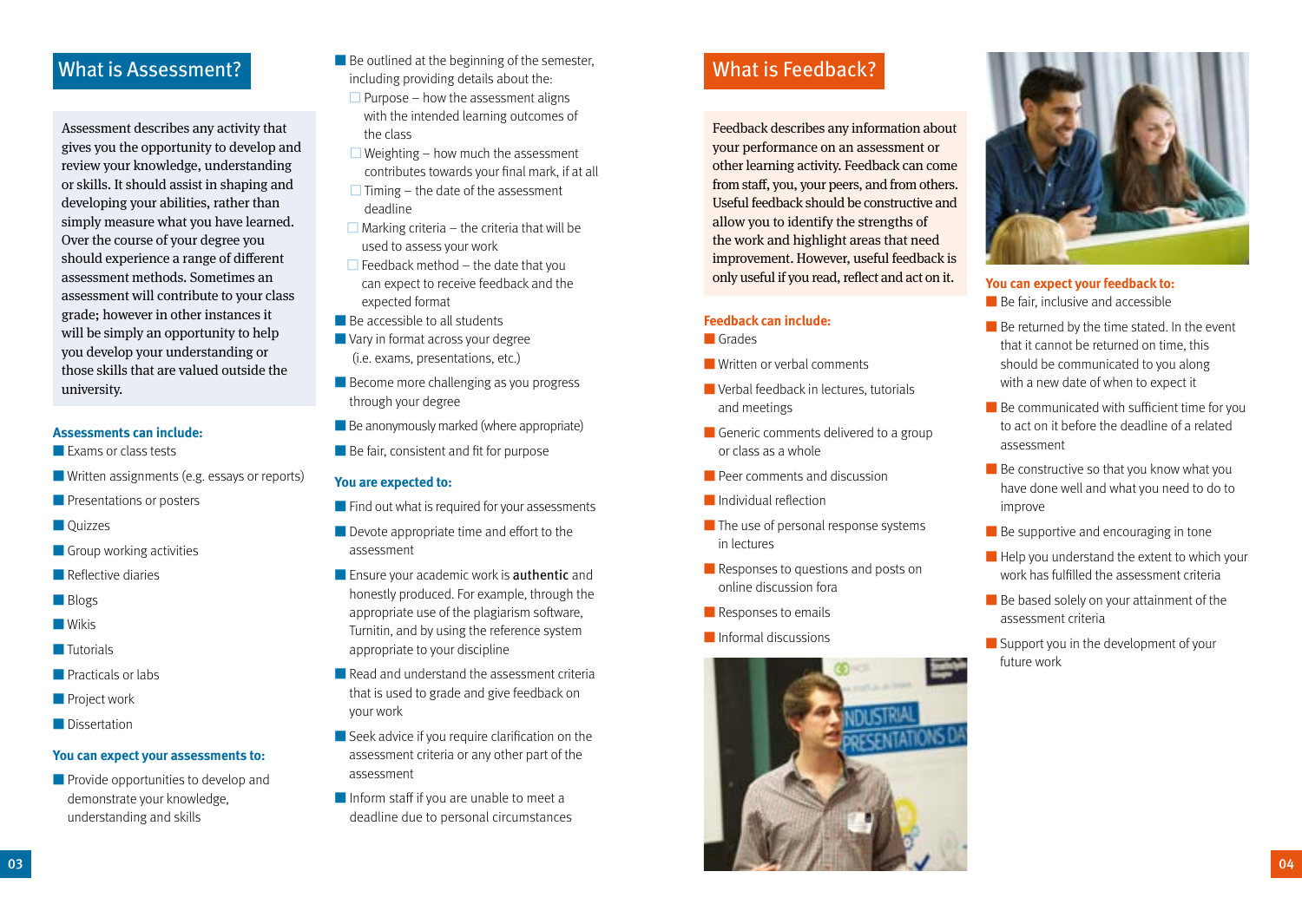



#### **You are expected to:**

- Find out how and when feedback is provided
- Devote appropriate time and effort to read, understand, reflect and act on your feedback
- Use your feedback to inform future work
- Seek academic support if needed. For example, if feedback is unclear, contact the relevant member of staff to discuss your feedback
- Seek study support if required. For example, the Study Skills or Math Skills Support Centre
- Discuss feedback matters with fellow students and staff as appropriate. This could involve arranging a study group with your peers to reflect on feedback
- Give feedback to staff on assessment and feedback practices within individual classes and across your degree programme

The assessment and feedback process can cause a wide range of emotions from happiness to frustration. If you feel you are in need of additional support or assistance, the university offers services such as the Student Counselling Service, the Disability Service, the Chaplaincy Centre, etc. More information can be found on Page 9.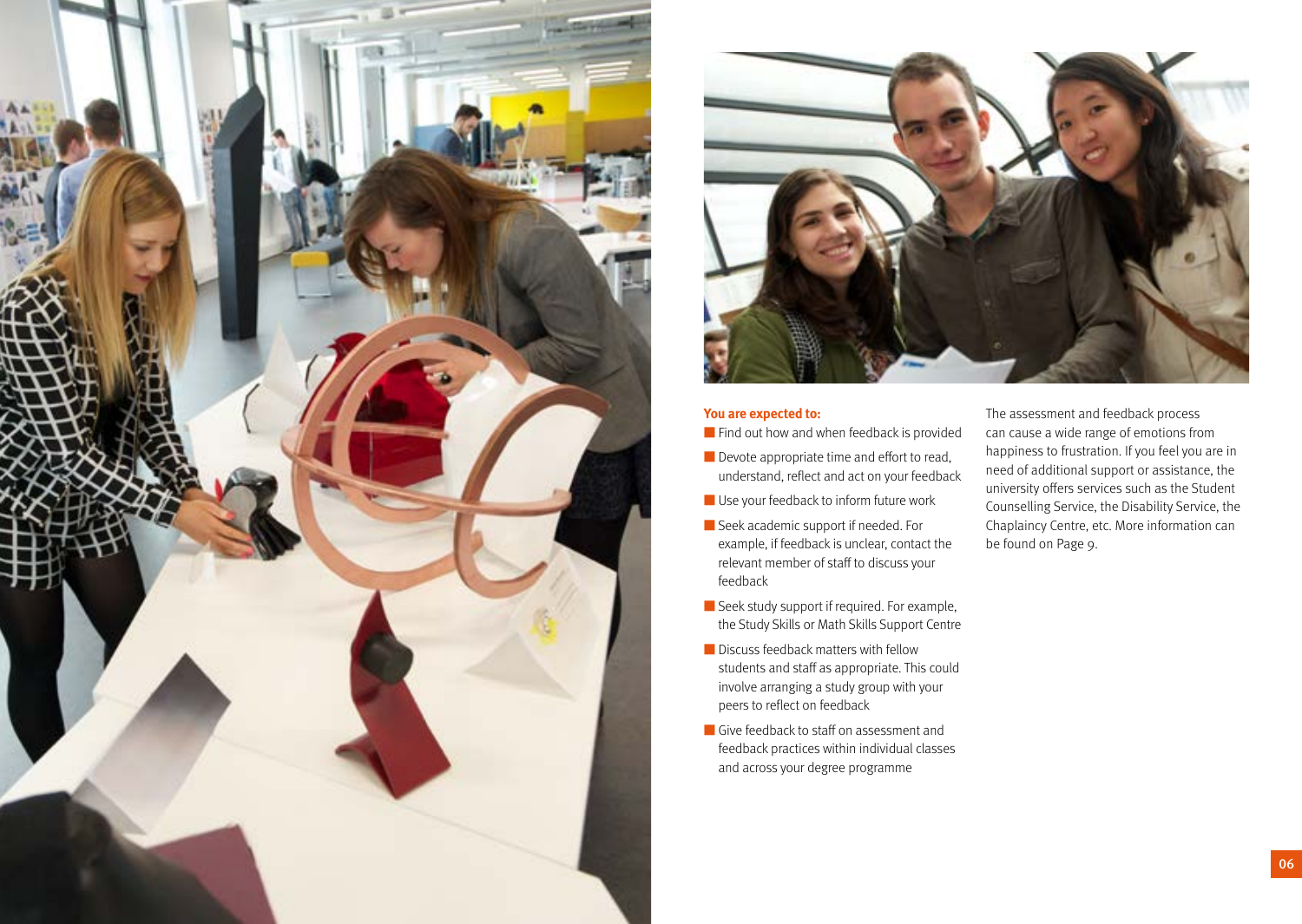## **Assessment and Feedback Cycle**



**Check:** • You understand the assessment requirements and if not ask for clarification

- The assessment deadline and method of submission
- How and when you will receive feedback

#### STUDY FOR AND COMPLETE ASSESSMENT

**Ensure you:** • Give appropriate time and effort to the assessment

- Discuss ideas with peers about criteria and approach
- Use feedback on previous work to inform current assessment

RECEIVE AND REFLECT ON FEEDBACK

- Collect and read your feedback
- Seek clarification if there are any points that you do not understand

• Use your PDP to reflect and act on your feedback to inform your next assessment

#### ASSESSMENT SUBMITTED

- Submit the assessment on time as instructed
	- If you have personal circumstances that mean you are unable to meet the deadline, contact the relevant member of staff in advance

### Frequently Asked Questions

#### I've received my feedback, what should I do with it?

It is important to read through all of your feedback and identify your areas of strength and weakness. It is a good idea to make a plan for how to improve future assessments based on the feedback that you have been given; this is called Personal Development Planning. For resources to support your Personal Development Planning and actions you can take in relation to assessment and feedback, search the Myplace class list for Personal Development Planning.

#### I don't understand my mark, what should I do?

First, you should read over your feedback. Next, consider your feedback in relation to the assessment criteria to see the extent to which you have fulfilled the requirements for the assessment. If you are still unclear why you have received your mark, approach the relevant member of staff for clarification.

#### How do I approach a member of staff?

There are various ways to contact a member of staff. You could:

- Speak to a staff member face-to-face, at the beginning/end of a lecture or tutorial to either make an appointment or to answer a quick query.
- Email the staff member to either receive a reply to your query or to set up a meeting.
- Check to see if the staff member has office hours, that is dedicated time slots for meeting students.

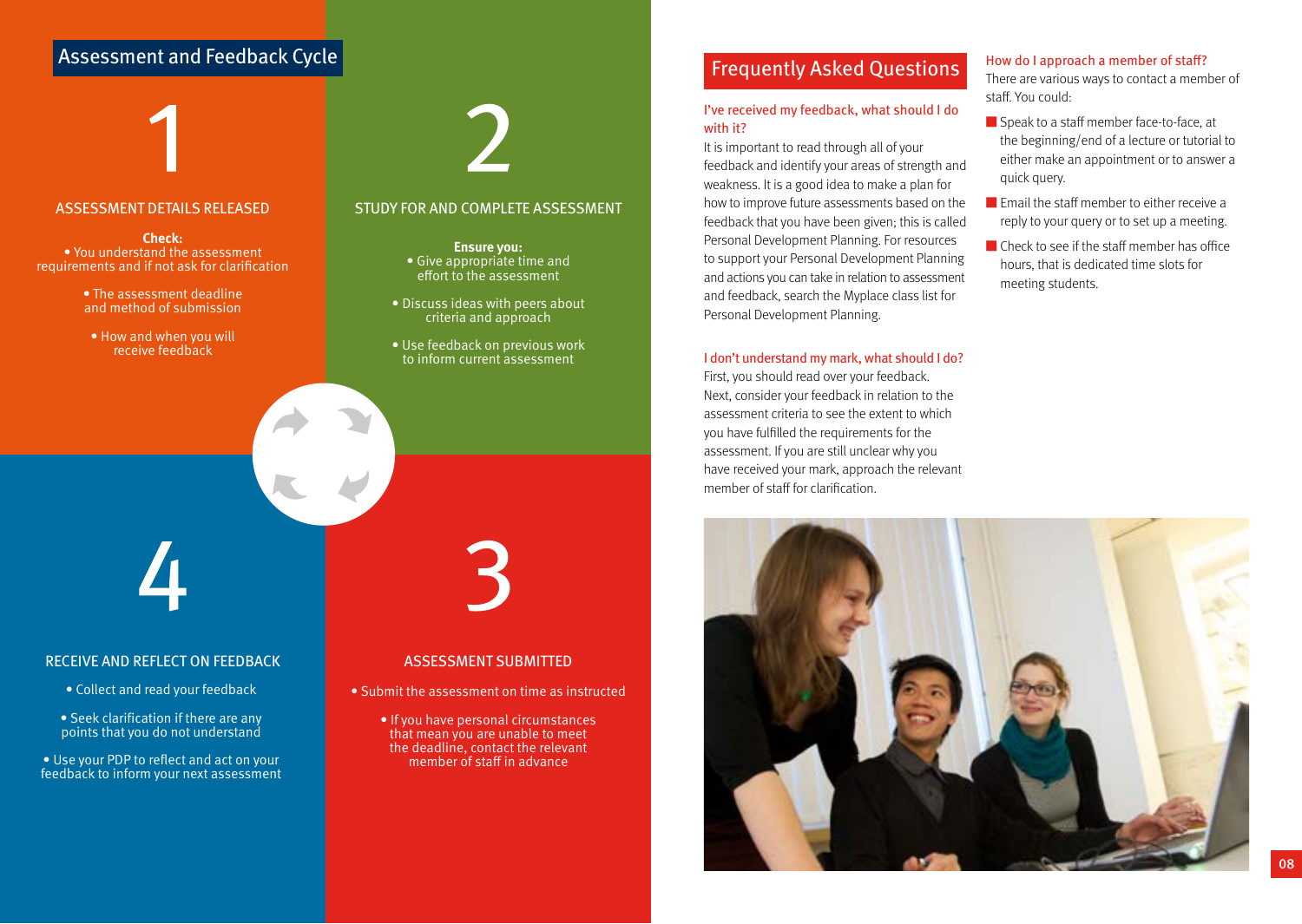#### I'm not comfortable approaching staff, what should I do?

It is important for you to know that staff value students being proactive in their learning and would be happy to clarify any assessment criteria or feedback.

#### I keep getting the same grades and feedback, what should I do?

It is important that you understand your feedback and know how to apply it to your future assessments. If you are uncertain how to progress your work, it is a good idea to approach a member of staff to discuss your feedback. Additionally, the university offers services such as the Study Skills service and the Maths Skills Support Centre to enhance your learning via one-on-one consultations, workshops and self-access materials. Both Study Skills and Maths Skills offer extensive online resources available through MyPlace to help you learn more effectively.

#### How do I make an appointment with Study Skills or Maths Skills?

You can make an appointment with Study Skills by emailing them at studyskills@strath.ac.uk or by calling 0141 548 4064/4062. For more information on the service, please visit www.strath.ac.uk/studyskills.

You can make an appointment with Maths Skills by emailing them at mathsskills@strath.ac.uk or by calling 0141 548 3567/3343. For more information on the service, please visit www.strath.ac.uk/mathsskills.

#### I have additional support needs, who should I contact?

You can contact the Disability Service by phoning 0141 548 3402or by visiting Room 4.41 in the Graham Hills Building. Alternatively, you can email them at disabilityservice@ strath.ac.uk to arrange an appointment.

#### I am ill/have personal circumstances and cannot meet an assessment deadline, what can I do?

Contact the relevant member of staff as soon as you become aware that you are unable to meet the deadline. Be aware that evidence of any personal circumstances will be required (e.g. a doctor's note).

#### I am not coping well with exam stress, who can I go to for help?

You can approach Student Support Services. To find out more information the University can provide, please visit www.strath.ac.uk/ studying/prospective/supportFeedback.



## Glossary of terms

#### Assessment

Activities within a module/programme that allow you to demonstrate and review your knowledge, understanding, or skills. As well as providing a measurement of learning, assessment activities can also facilitate learning.

#### Assessment criteria

Specific criteria against which pieces of work are assessed. An understanding of the criteria must be shared by markers and students. Feedback should relate to these criteria.

#### Programme

The full degree programme leading to an award.

#### Feedback

Information provided to/by students on the strengths and weaknesses of an assessment in relation to assessment criteria.

#### Intended Learning outcomes

What the student is expected to be able to do or demonstrate, in terms of particular knowledge, skills and understanding, by the end of a module or programme.

#### Moderation

The process of checking that assessment criteria are consistently applied across markers in marking students' work.

#### Second marking

Second marking is the process in which student work is independently assessed by a more than one marker. The second marker may or may not have access to the marks and comments of the first marker.

#### Graduate attributes

Qualities, skills, dispositions, and understanding that students are expected to develop. At Strathclyde these are referred to as the  $4 E's$ – engaged, enquiring, enterprising and ethically and globally aware.

#### Transferable Skills

Skills which can be applied in a variety of different contexts (e.g. such as communication, problem-solving, teamwork, information technology and numeracy skills).

#### Anonymously marked

When the identity of a student is not known to a marker.

#### Authentic and honestly produced

Assessments must be your own work. Plagiarism is the unacknowledged use of another person's work or ideas, whether intentionally or unintentionally.